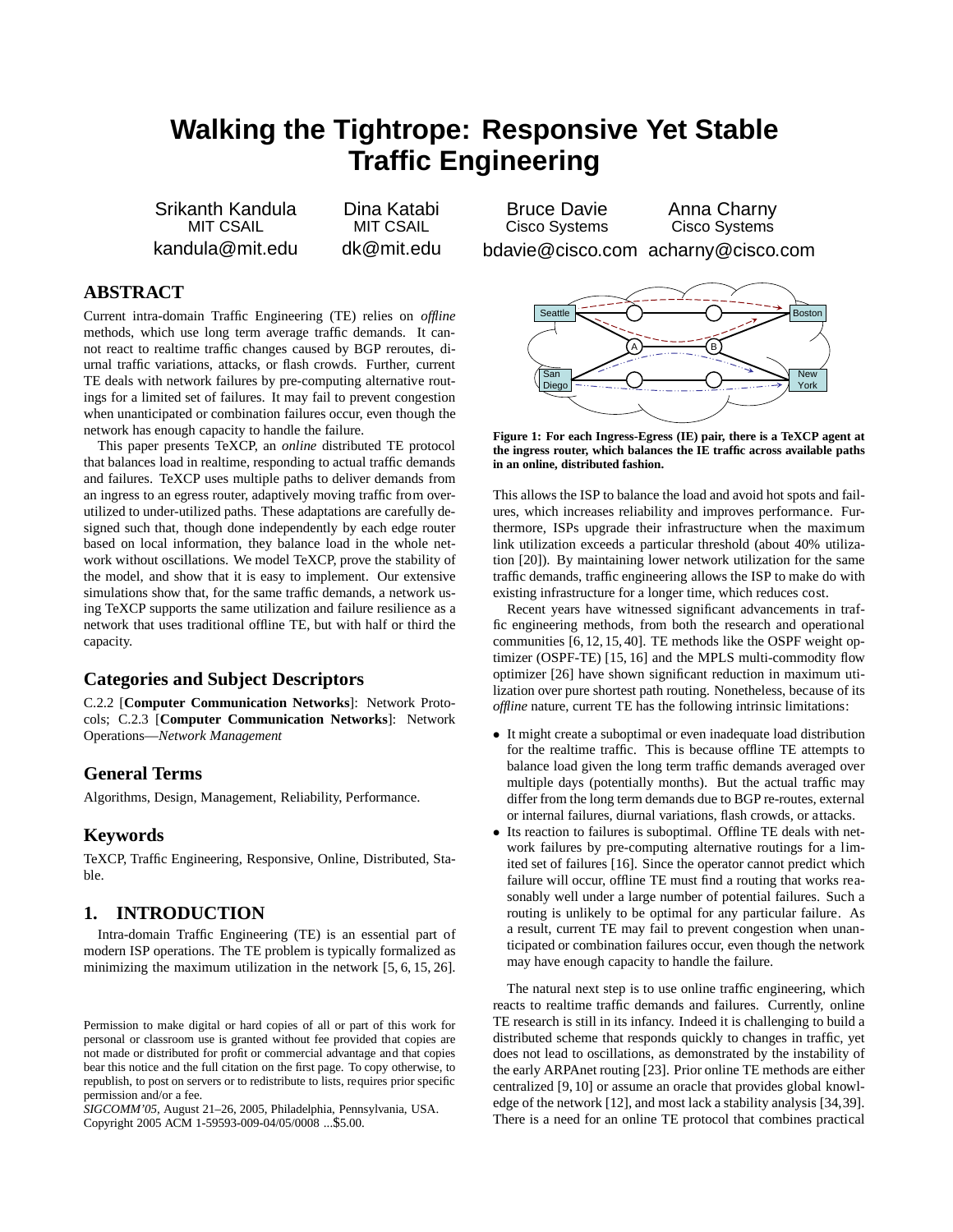| Term                    | <b>Definition</b>                             |  |  |
|-------------------------|-----------------------------------------------|--|--|
| Network Utilization     | The maximum utilization over all links in the |  |  |
| or Max-Utilization      | network                                       |  |  |
| <b>Path Utilization</b> | Maximum link utilization along a path         |  |  |
| <b>IE</b> flow          | The traffic flow from an ingress to an egress |  |  |
|                         | router along a particular path                |  |  |
| <b>Active path</b>      | A path on which the TeXCP agent is sending    |  |  |
|                         | traffic (i.e., $x_{sp} > 0$ )                 |  |  |

**Table 1: Definitions of terms used in the paper.**

implementation, clear performance advantage, and stable behavior. Furthermore, the community needs to quantify the performance gap between online and offline TE.

This paper presents TeXCP, a distributed responsive and stable online traffic engineering protocol. Our approach simplifies the design and analysis of online TE by splitting the problem into two components. First, a load-balancer takes as input the state of the network and shifts traffic from one path to another to minimize the utilization. Second, each path in the network has a closed-loop feedback controller that collects network feedback and ensures traffic stability on the path. Making the feedback controller work at a *faster time scale* than the load balancer achieves multiple goals: 1) The feedback controller is easy to stabilize by building on recent ideas in applying closed-loop feedback control to congestion control [21]. 2) The feedback controller stabilizes the network before the load balancer makes new decisions, giving the allusion of instantaneous feedback. 3) As a result, the load balancer is easier to design and analyze because it can ignore the complexity of the underlying network.

TeXCP works as follows. In an ISP network, like the one in Fig. 1, each ingress router may have traffic demands for a particular egress router or set of routers, e.g., traffic demands from Seattle to Boston, Boston to New York, etc. We assign to each ingressegress (IE) pair a TeXCP agent that resides at the ingress router and uses multiple paths or tunnels to deliver traffic from the ingress to the egress. The TeXCP agent uses light-weight explicit feedback from the core routers to discover path utilization. It adaptively moves traffic from over-utilized to under-utilized paths. Traffic is split among paths at the granularity of a flow, to avoid reordering TCP packets. TeXCP's load movements are carefully designed such that, though done independently by each edge router based on local information, the system balances load throughout the network. We model TeXCP under standard assumptions and show it is stable. Further, our analysis provides a systematic approach to set the system parameters to constant values that work independent of the traffic demands and the failure scenarios.

Using simulations of multiple tier-1 topologies from Rocketfuel [30], many different traffic matrices, and changing network conditions, we evaluate TeXCP and study the performance gap between online and offline TE methods. Our results can be summarized as follows:

- For the same traffic demands, a network that uses TeXCP can support the same utilization and failure resilience as a network that uses traditional offline TE, but with a half or a third the capacity. This significantly reduces cost for the ISP.
- The network utilization under TeXCP is always within a few percent of the optimal value, independent of failures or deviations from the traffic matrix. In comparison, InvCap weight setting [11], a widely used TE method, results in an average network utilization 80% higher than optimal in the base case, and twice as high under failures. OSPF-TE, a state-of-the-art offline TE technique [15,16], achieves a network utilization that is about 20% away from optimal, in the base case, but it is highly sensi-

| Var              | <b>Definition</b>                                                    |
|------------------|----------------------------------------------------------------------|
| $R_s$            | Total Traffic Demand of IE pair s                                    |
| $P_s$            | Set of paths available to IE pair s                                  |
| $r_{sp}$         | Traffic of IE pair s sent on path p. i.e., $R_s = \sum r_{sp}$       |
| $x_{sp}$         | Fraction of IE, $s$ , traffic sent on path $p$ , called path weight. |
| $u_{sp}$         | The utilization of path $p$ observed by IE pair $s$                  |
| $u_l$            | The utilization of link $l$                                          |
| $C_l$            | The capacity of link l                                               |
| $P_l$            | Set of paths that traverse link l                                    |
| $\overline{u}_s$ | Weighted average utilization of paths used by IE pair s              |

**Table 2: The variables most-used in the paper. All of these variables are functions of time.**

tive to failures and deviations from the traffic matrix, sometimes creating a utilization that is twice or thrice the optimal.

- Compared to MATE [12], a prior online TE proposal, TeXCP converges faster, achieves a better load balance, and does not assume an oracle that provides global knowledge of the network.
- TeXCP automatically prunes additional paths whose usage does not reduce the maximum utilization in the network, and prefers shorter paths over longer paths.
- Finally, as explained in §6, TeXCP is easy to implement without any modifications to current router technology.

Our **terminology and variables** are in Tables 1 and 2.

#### **2. PROBLEM FORMALIZATION**

In an ISP network, like the one in Fig. 1, each IE pair, s, has input traffic rate  $R_s$  and multiple paths  $P_s$  that can be used to deliver the traffic from ingress to egress. A fraction of the IE traffic  $x_{sp}$  is routed along path  $p$ . The problem is: How to split the traffic of each IE pair across its available paths to minimize the maximum link utilization in the network, i.e.:

$$
\min_{x_{sp}} \max_{l \in L} u_l,\tag{1}
$$

subject to the constraints:

$$
u_l = \sum_{s} \sum_{p \in P_s, p \ni l} \frac{x_{sp} \cdot R_s}{C_l}, \tag{2}
$$

$$
\sum_{p \in P_s} x_{sp} = 1, \quad \forall s,
$$
\n(3)

$$
x_{sp} \geq 0, \quad \forall p \in P_s, \forall s. \tag{4}
$$

Eq. 1 states the optimization problem showing that we want to find the traffic split ratios,  $\{x_{sp}\}$ , that minimize the maximum utilization across all links,  $l \in L$ . Eqs. 2– 4 are the constraints to the optimization problem; Eq. 2 denotes that link utilization,  $u_l$ , is the total traffic on the link divided by its capacity,  $C_l$ ; Eq. 3 ensures that the traffic sent by an IE pair sums up to its demands; Eq. 4 states that the traffic share on any path cannot be negative.

## **3. TEXCP**

In a TeXCP network, edge and core routers collaborate to balance the load and route around failures. The vast majority of the new functionalities are at edge routers, and can be built in software. The ingress router in each IE pair runs a TeXCP agent. The ISP configures each agent with a set of paths it can use to deliver its IE traffic, and pins the paths using a standard protocol like RSVP-TE [7]. The TeXCP agent probes each path to discover its utilization and failure state, and splits the IE traffic across these paths to minimize the max-utilization. It adapts the split ratios in realtime to changing network conditions. The different TeXCP agents work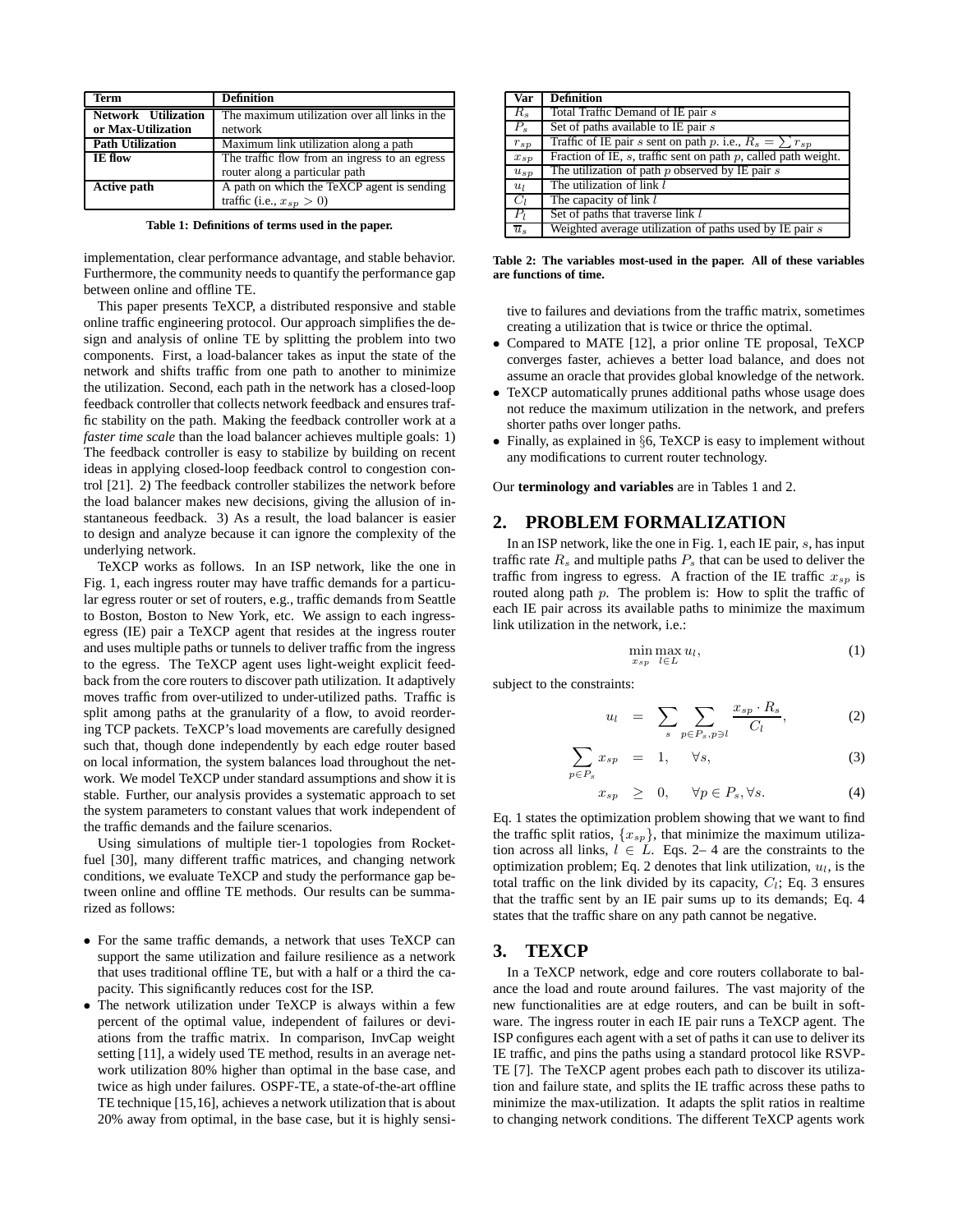independently, without exchanging information. Their combined effort optimizes the maximum utilization and balances the load.

Before delving into the details, we note that TeXCP does not care which IP prefixes are mapped to which ingress-egress pair. BGP can freely reroute an IP prefix and change its egress points. Furthermore, although our description focuses on point-to-point traffic, the architecture can easily handle point-to-multipoint traffic.<sup>1</sup>

## **3.1 Path Selection**

The ISP configures each TeXCP agent with a set of paths that it can use to deliver traffic between the corresponding IE pair. By default, TeXCP picks the  $K$ -shortest paths that connect the ingress to the egress router, where a path length is set to its propagation delay. Though preferable, these paths need not be link-disjoint.

A few points are worth noting. First, the choice of the per-IE paths is based solely on the topology and is independent of the state of each path (e.g., congestion, failure). Thus, paths are computed offline and rarely re-computed. Second, a TeXCP agent uses the realtime congestion and failure state of a path to determine whether to use a path and how much traffic to send on the path. Thus, the actual number of paths used by a TeXCP agent may be much smaller than  $K$  and depends on whether increasing the number of active paths decreases the max-utilization. The default is  $K = 10$  paths.

#### **3.2 Probing Network State**

To balance its IE pair traffic, a TeXCP agent needs to keep track of the utilization of each path available to it (i.e., maximum link utilization along the path). The TeXCP agent maintains a probe timer which fires every  $T_p$  seconds.  $T_p$  should be larger than the maximum round trip time in the network. The default value is 100ms. Smaller values of  $T_p$  make TeXCP converge faster whereas larger values decrease the overhead (§6). When the timer fires, the TeXCP agent sends a small probe on each of its paths. A router that sees a probe packet checks whether the utilization reported in the packet is smaller than the utilization of its output link, in which case it overwrites the utilization in the probe with its own. The egress node at the end of the path unicasts the contents of the probe packet to the ingress node, which delivers it to the appropriate TeXCP agent. This packet (i.e., the probe's ack) goes directly to the ingress node and is not processed by intermediate routers.

Note that probe packets, like ICMP packets, do not follow the fast data path, and hence need no modifications to router hardware. Slow path processing may add an extra 1–2ms of delay to the probe at each router [18]. We show that this is negligible for our purpose (§5). Finally, we use probes only for ease of explanation; an equivalent approach with much lower overhead is described in §6.

**Probe Loss** is an indication of failure (or congestion) along the path. In TeXCP, probes have sequence numbers. If a previous probe is not acknowledged by the next time the probe timer fires, the agent exponentially increases its estimate of corresponding path utilization to  $\max(1, \rho u_{sp})$ , where  $u_{sp}$  is the path utilization from the previous  $T_p$ , and  $\rho$  is a parameter  $> 1$ , that defaults to 1.2. As a result, failed and highly congested paths are quickly recognized, causing TeXCP to divert traffic from them to less congested paths.

#### **3.3 The Load Balancer**

Each TeXCP agent runs a load balancer that splits the traffic of an IE pair, s, among its available paths,  $P_s$ , with the objective of maintaining the max-utilization in the network as low as possible.<sup>2</sup>

The load balancer maintains a decision timer, which fires every  $T_d$  seconds. For stability reasons (see §4), the decision interval is set to 5 times the probe interval, i.e.,  $T_d \ge 5T_p$ .

Our distributed load balancer works iteratively; every time the decision timer fires, the load balancer at TeXCP agent s, computes a change in the fraction of IE traffic sent on path p, called  $\Delta x_{sp}$ . This change must satisfy the following constraints:

- (1) Once at equilibrium, traffic assignment does not change and  $\Delta x_{sp} = 0, \forall s, \forall p \in P_s.$
- (2) Conservation of traffic implies  $\sum_{p \in P_s} x_{sp} = 1, \forall s$ .
- (3) A path whose rate is zero cannot have its rate decreased, i.e.,  $x_{sp} = 0 \Rightarrow \Delta x_{sp} \geq 0.$
- (4) Each update should decrease the maximum utilization, i.e., if  $p$ is a path with maximum utilization at TeXCP agent s, then either  $x_{sp} = 0$  or  $\Delta x_{sp} < 0$ .

Taking the above into account, we adopt the following load balancing algorithm. When the decision timer fires, the TeXCP agent updates the fraction of traffic on its paths as follows:

$$
\Delta x_{sp} = \begin{cases} \frac{r_{sp}}{\sum_{p'} r_{sp'}} (\overline{u}_s - u_{sp}) & \forall p, u_{sp} > u_{min} \\ \frac{r_{sp}}{\sum_{p'} r_{sp'}} (\overline{u}_s - u_{sp}) + \epsilon & p, u_{sp} = u_{min}. \end{cases}
$$
(5)

The term  $r_{sp}$  is the draining rate of path  $p \in P_s$ , which is computed as the number of bits sent on the path since the last time the decision timer fired divided by the decision interval  $T_d$ . The term  $u_{sp}$  is the most recent value of the path's utilization reported by the probes,  $u_{min}$  is the minimum utilization across all paths controlled by this agent,  $0 < \epsilon \ll 1$  is a small positive *constant*, and  $\overline{u}_s$  is the average utilization normalized by the rates, i.e.:

$$
\overline{u}_s = \frac{\sum_{p \in P_s} r_{sp} \cdot u_{sp}}{\sum_{p' \in P_s} r_{sp'}}.
$$
\n(6)

Before assigning traffic to paths, we normalize the traffic fractions,  $x_{sp}$ , to ensure they are positive and sum up to 1:

$$
\hat{x}_{sp} = max(0, x_{sp} + \Delta x_{sp}), \qquad (7)
$$

$$
x_{sp} = \frac{\hat{x}_{sp}}{\sum \hat{x}_{sp'}}.
$$
 (8)

Eq. 5 is fairly intuitive. In particular, setting  $\Delta x_{sp} \propto (\overline{u} - u)$ means that any path whose utilization is above the average utilization should decrease its rate whereas any path whose utilization is below average should increase its rate. But this is not enough. Paths with larger minimum capacity need more traffic to achieve the same utilization as smaller capacity paths. To cope with this issue, Eq. 5 sets  $\Delta x_{sp} \propto r_{sp}$ . This makes the change in a path's traffic proportional to its current traffic share, which is the contribution of this TeXCP agent to the path utilization.

Additionally, Eq. 5 uses the normalized average utilization rather than the standard average to deal with inactive paths, i.e., paths for which  $r_{sp} = 0$ . Assume one of the paths controlled by the TeXCP agent has a very high utilization compared to the others, but the TeXCP agent is not sending traffic on that path ( $r_{sp} = 0$ ). The TeXCP agent cannot move traffic from that path because it is not sending any traffic on it. Yet, the high utilization of this inactive path might make the unnormalized average utilization much higher than all other utilizations. This may prevent the TeXCP agent from moving traffic away from other highly utilized paths, which halts

 $1$ Multi-exit traffic can be dealt with by imagining that the potential exit routers are connected to a virtual egress node.

<sup>&</sup>lt;sup>2</sup>For the interested reader, we note that the standard approach to solve such optimizations is to make small iterative adjustments in the direction of gradient descent of the cost function. But, this does not work here because our cost function  $\max u_i$  is not

differentiable everywhere. Further, even when differentiable, the derivative is zero for all paths not traversing the max-utilization link. Picking a different cost function, such as max  $u_l^j$  where  $j \gg 1$ , avoids this problem but makes convergence fairly slow.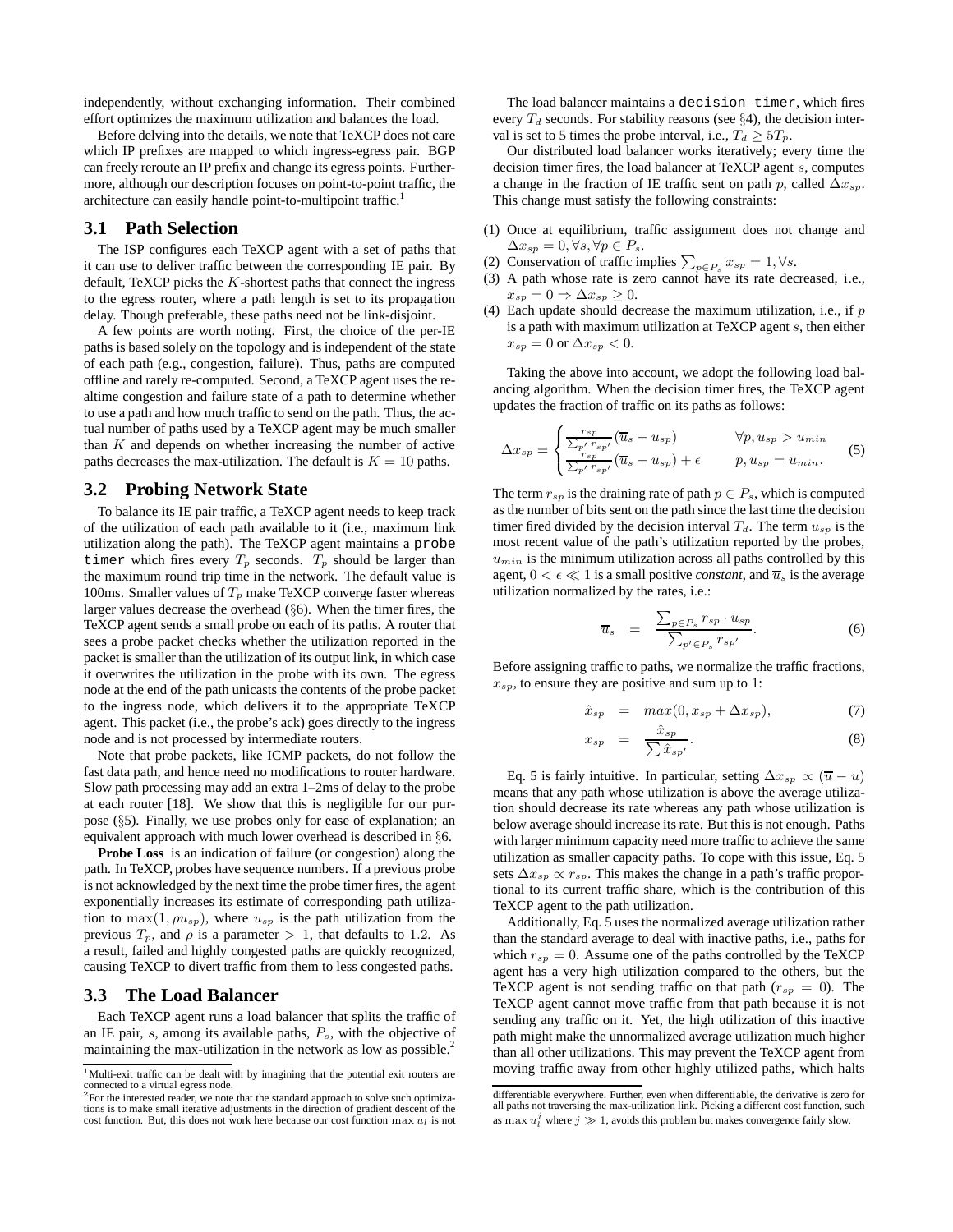the optimization. To prevent such a situation, Eq. 6 normalizes the average utilization by the rates.

The last point to note about Eq. 5 is the use of  $\epsilon$ . Since TeXCP performs online load balancing, it must react when changing network conditions reduce load on a previously congested path. Without  $\epsilon$ ,  $r_{sp} = 0 \Rightarrow \Delta x_{sp} = 0$ , which means that if at some point the algorithm decided a particular path is highly utilized and should not be used, it will never use it again even if the utilization decreases later. To prevent this situation, Eq. 5 always moves a small amount of traffic to the path with the minimum utilization (unless all paths have the same utilization).  $\epsilon$  is a small positive *constant* chosen according to Theorem 4.2 (Eq. 21), to ensure convergence.

Finally, for practical reasons, we would like to use a small number of paths for each IE pair, even if that makes the max-utilization slightly higher than the optimal achievable value. Thus, TeXCP stops using a path when its rate falls below a threshold (e.g. less than 10% of the total traffic of the IE pair). More formally:

$$
u_{sp} > 0.9 u_{max} \text{ and } x_{sp} < \sigma \Rightarrow x_{sp} = 0,
$$
 (9)

where  $u_{max}$  is the maximum utilization over all paths controlled by agent s, and  $\sigma$  is a small constant set by default to 0.1.

#### **3.4 Preventing Oscillations and Managing Congestion**

On the face of it, realtime load balancing appears simple; all one has to do is to iteratively move traffic from the over-utilized paths to the under-utilized paths until the utilization is balanced. Unfortunately, this is over-simplistic. Early experiences in the ARPAnet show that adaptive routing protocols which react to congestion can lead to persistent oscillations and instability [23]. Stability remains a challenge for the success of any adaptive protocol, particularly when it has to respond quickly [36].

Fig. 1 shows an example of how oscillations might occur in a distributed adaptive load balancing protocol. There are two TeXCP agents, one controls the traffic from Seattle to Boston, and the other controls the traffic from San Diego to New York. Each agent has two paths, as shown. At first, the middle path, (link A-B), is underutilized and both agents decide to shift traffic to it. Each agent moves traffic without knowing that the other is doing the same, and as a result the total traffic on link A-B becomes larger than anticipated by any of the TeXCP agents. This causes both agents to move traffic away from the middle path, leading to under-utilization; and the cycle repeats resulting in traffic oscillations. The actual situation is even harder as each link could easily be shared by hundreds of IE pairs. Network delays and drops complicate this situation further as the two agents use obsolete knowledge of utilization and may substantially overshoot the target utilization.

**Solution Idea:** TeXCP addresses this oscillation problem by borrowing ideas from recent congestion control protocols, in particular XCP [21]. There is a subtle yet important connection between congestion control and load balancing. Both deal with the send rate of flows; congestion control deals with flows from senders to receivers; load balancing deals with flows from ingress to egress routers. As described above, uncoordinated actions of multiple TeXCP agents that share a path may cause traffic oscillations. Similarly, in congestion control, if multiple sources that share a bottleneck link adjust their rates independently, they can cause the utilization of the bottleneck link to oscillate. For example, if the total increase exceeds the spare bandwidth, the bottleneck link gets congested causing all the sources to back off together, which in turn leads to under-utilization. Similarly to XCP, TeXCP solves the oscillation problem by using explicit feedback from the routers. In particular, the router at link A-B issues feedback such that the traf-



**Figure 2: Probe Packet. Feedback is returned in two fields because Positive Feedback is additive while Negative Feedback is multiplicative.**



**Figure 3: Simple topology with many optimal traffic splits; all except sending on the shortest paths cause suboptimal delays.**

fic increase by the two TeXCP agents never overshoots the capacity of link A-B. Below we explain the feedback computation in detail.

**Solution Detail:** We need to (a) compute the appropriate feedback that prevents overshooting,<sup>3</sup> (b) divide it among the IE flows traversing the link, and (c) return a per IE-flow feedback to the TeXCP agents.

*(a) Computing aggregate feedback:* Every  $T_p$ , core routers compute the link utilization and the explicit feedback. Link utilization,  $u_l$ , is the average amount of traffic sent down the link in the last  $T_p$ , whereas aggregate feedback, Φ, is an upper bound on how much the *aggregate* traffic on the link should increase/decrease by. The core router makes the increase proportional to the spare bandwidth, S  $(S = \text{capacity} - \text{load})$ , and the decrease proportional to the queue size, Q. Hence,

$$
\Phi = \alpha \cdot T_p \cdot S - \beta \cdot Q,\tag{10}
$$

where  $\alpha$  and  $\beta$  are constant parameters chosen according to Theorem 4.1 to ensure stability (see §4).

*(b) Computing per-IE-flow feedback:* Next, we need to divide the aggregate feedback, Φ, among the IE flows traversing the link. We adopt a Max–Min allocation, i.e., when all IE pairs have enough traffic demands to consume their allocated bandwidth shares the bandwidth is divided equally, but if an IE flow does not have enough demand to consume its fair share, the extra bandwidth is divided fairly among those IE flows which do have demands, and so on. Indeed by imposing a notion of fairness among IE pairs, we prevent congested IE pairs from starving others (e.g., a huge increase in the traffic from Seattle to Boston does not starve the San Diego to Boston traffic, even on the shared links).

So how to divide the aggregate feedback,  $\Phi$ , among the IE flows to achieve Max-Min fairness? The standard approach is to use Additive-Increase Multiplicative-Decrease (AIMD). The core router, based on its congestion state, computes either a positive feedback  $\delta^+$  or a negative feedback  $\delta^-$  and sends it to each flow:

$$
\Phi \ge 0 \Rightarrow \delta^+ = \frac{\Phi}{N}, \delta^- = 0,
$$
  

$$
\Phi < 0 \Rightarrow \delta^+ = 0, \delta^- = \frac{\Phi}{\phi_l},
$$
 (11)

<sup>&</sup>lt;sup>3</sup>To the interested reader, we note that our feedback is a much simplified version of XCP's feedback. Core routers distribute feedback to probe packets in contrast to XCP's use of headers in data packets. Also, core routers function with less informa-tion; they do not need flow's throughput/cwnd as probes come at a constant rate. Also, instead of per-flow RTT, routers use  $T_p$ , a constant upper bound on RTT.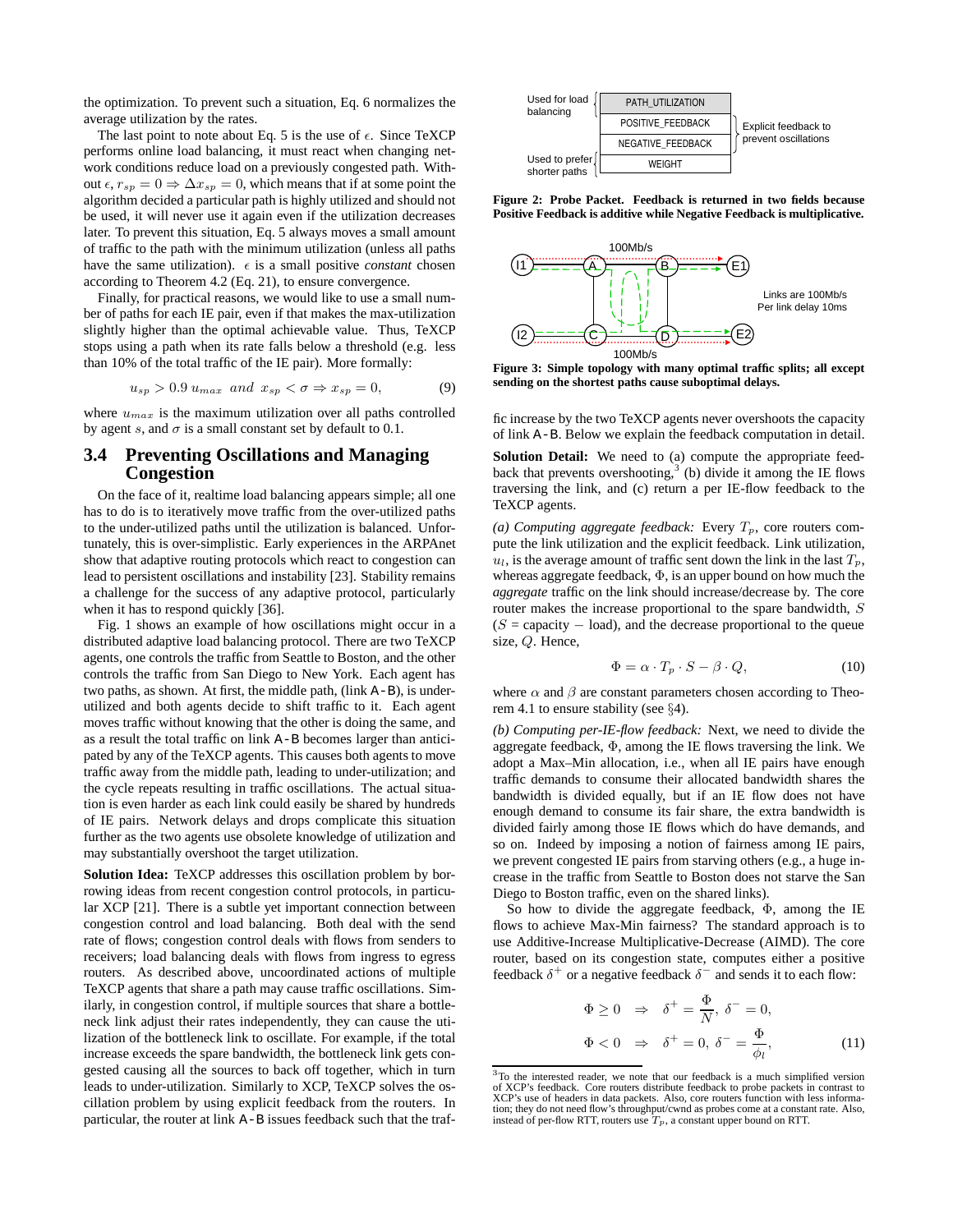where  $\phi_l$  is the aggregate load on link l, and N is the number of IE flows. Since each IE flow sends one probe every  $T_p$ , a router can easily estimate N by counting the number of probes during  $T_p$ .<sup>4</sup>

*(c) Sending the feedback to the TeXCP agents:* Core routers communicate the feedback to the TeXCP agents by annotating their probes (§3.2). A probe contains the fields in Fig. 2, which get overwritten by each core router along the path as follows:

| PATH_UTILIZATION  | $= max$ (PATH_UTILIZATION, $u_1$ )       |
|-------------------|------------------------------------------|
| POSITIVE_FEEDBACK | $= min$ (POSITIVE FEEDBACK, $\delta^+$ ) |
| NEGATIVE_FEEDBACK | $= max$ (NEGATIVE FEEDBACK, $\delta^-$ ) |

When the probe reaches the egress router, the router unicasts these values to the corresponding TeXCP agent at the ingress (§3.2). The feedback in the probes bounds the send rate along any path. In particular, each TeXCP agent, s, maintains an additional per path variable  $g_{sp}$ , which is the allowed rate on path p. When it receives a probe ack, it updates  $g_{sp}$  as:

$$
g_{sp} = g_{sp} + \delta^+ - \delta^- \times g_{sp},
$$

where  $\delta^+$  and  $\delta^-$  here are the positive and negative feedback from the probe ack. The actual rate on path  $p$  is the minimum of the allowed rate,  $g_{sp}$ , and the demand,  $r_{sp} = x_{sp} \cdot R_s$ . If the demands are larger than the allowed rate along a path, the extra traffic is queued at the edge router and dropped if the buffer overflows.

#### **3.5 Shorter Paths First**

Minimizing the maximum utilization need not have a unique solution. Fig. 3 shows two IE pairs, each with a short and a long path. The maximum utilization does not change whether both IE pairs split traffic equally between the two paths or send only on the shortest path.

We want a TeXCP agent to prefer shorter routes over longer ones as long as that choice does not increase the maximum utilization of the network. Thus, we bias the allocation of link bandwidth towards giving more share to IE flows which have this link on the shortest path. Instead of using Max–Min fairness in allocating the explicit feedback (§3.4), we use Weighted Max–Min fairness, where longer paths have smaller weights. In particular, a TeXCP agent s assigns to each path p a weight  $v_{sp} = \frac{1}{d_{sp}^{S}}$ , where  $d_{sp}$  is the propagation delay on path p, and  $\gamma > 1$  is a parameter that controls the bias against longer paths. The default is  $\gamma = 3$ . The TeXCP agent estimates  $d_{sp}$  by measuring the probe RTT, and communicates this to the core router through a field in the probe (Fig. 2).

To produce Weighted Max–Min Fairness instead of Max–Min Fairness, a core router replaces the sum of IE flows,  $N$ , in Eq. 11 with a weighted sum as follows:

$$
\Phi \ge 0 \Rightarrow \delta^+ = \frac{v_{sp}\Phi}{\sum_{p' \in P_l} v_{sp'}}, \delta^- = 0,
$$
  

$$
\Phi < 0 \Rightarrow \delta^+ = 0, \delta^- = \frac{\Phi}{\phi_l}.
$$
 (12)

Note the negative feedback does not change as it is already a proportional factor. We use Eq. 12 in all our experiments.

#### **4. ANALYSIS**

To make the analysis tractable, we adopt a fluid model and assume queues and traffic are unbounded. We also assume that each path has a single bottleneck and that the TeXCP load balancers are synchronized. Finally, we assume that IE traffic demands change at

| ISP(AS#)              | Where?<br>Rocketfuel<br>PoPs |         |       |        |       |
|-----------------------|------------------------------|---------|-------|--------|-------|
|                       |                              | routers | links | cities | links |
| Ebone (1755)          | Europe                       | 87      | 322   | 23     | 38    |
| Exodus (3967)         | Europe                       | 79      | 294   | 22     | 37    |
| Abovenet (6461)       | US                           | 141     | 748   | 22     | 42    |
| Genuity (1)           | US                           |         |       | 42     | 110   |
| Sprint (1239)         | US                           | 315     | 1944  | 44     | 83    |
| <b>Tiscali</b> (3257) | Europe                       | 108     | 306   | 50     | 88    |
| AT&T (7018)           | US                           |         |       | 115    | 296   |

**Table 3: Rocketfuel topologies used in evaluation.**

time scales much larger than the dynamics of the TeXCP load balancer ( $\gg T_d$ ), and thus do not affect stability. These assumptions, though simplistic, are commonly used in the literature [21, 25] to make analysis manageable. Simulations in §5 show that TeXCP works properly even when these assumptions do not hold.

**Proof Idea:** Our approach is to decouple the effect of network delays from load balancing. We ensure that when a TeXCP load balancer shifts traffic from one path to another, the impact of this traffic shift on link utilizations stabilizes before any load balancer makes a new decision. If this is the case, we can analyze the stability of the load balancer ignoring network delays and assuming that traffic changes take effect instantaneously. Thus, our stability analysis has the following 3 steps.

**Step 1:** First, we prove that explicit feedback stabilizes the per-IE flow rates, and consequently the utilizations are stable.

THEOREM 4.1. Let  $d > 0$  be the round trip delay in the ISP *network, if the parameters*  $T_p$ ,  $\alpha$ *, and*  $\beta$  *satisfy*:

$$
T_p > d
$$
,  $0 < \alpha < \frac{\pi}{4\sqrt{2}}$  and  $\beta = \alpha^2\sqrt{2}$ ,

*then the aggregate per-IE flow on a link is stable independently of the delay, capacity, and number of IE flows.*

PROOF: See Appendix A.

**Step 2:** Second, we show that explicit feedback brings path utilization to within 90% of the desired value before the load balancer makes a new decision, i.e., by the next  $T_d$ . In particular, we pick  $\alpha = 0.4$  and  $\beta = 0.226$  in accordance with Theorem 4.1. In the worst case, the utilization has to ramp up from  $u_l=0$  to full utilization (or the opposite). For  $\alpha$ =0.4, starting with  $u_l$ =0, five iterations of Eq. 10 cause the utilization to be more than  $90\%$ <sup>5</sup>. Thus, by picking  $T_d = 5T_p$ , the load balancer allows the explicit feedback enough time to bring the utilization to about 90% of the value dictated by the previous decision, before making a new decision.

**Step 3:** Finally, using steps 1 and 2 to assume that traffic shifts take effect instantaneously, we prove that independently acting TeXCP load balancers do not cause oscillations.

THEOREM 4.2. *The TeXCP load balancer is stable and converges to a state in which every TeXCP agent sees a balanced load on all of its active paths (paths on which the agent sends traffic). Further, all inactive paths at an agent (paths on which the agent sends no traffic) have higher utilization than the active paths.* PROOF: See Appendix B.

Note that Theorem 4.2 proves the system is stable, shows no oscillations, and balances the load, but does not prove optimal maxutilization. We conjecture that giving preference to shorter paths, as we do, is important for achieving optimality. Simulations in §5 with multiple tier-1 ISP topologies, many different traffic matrices and changing network conditions, show that TeXCP is always within few percent of the optimal max-utilization, and is much closer to optimal than alternative approaches.

<sup>&</sup>lt;sup>4</sup>Indeed, the router may know the number of IE flows without any computation; if paths are pinned with MPLS, then  $N$  is just the number of transit LSPs.

<sup>&</sup>lt;sup>5</sup>In 5 iterations, a spare bandwidth of 100% goes to  $(1 - 0.4)^5 < 10\%$ .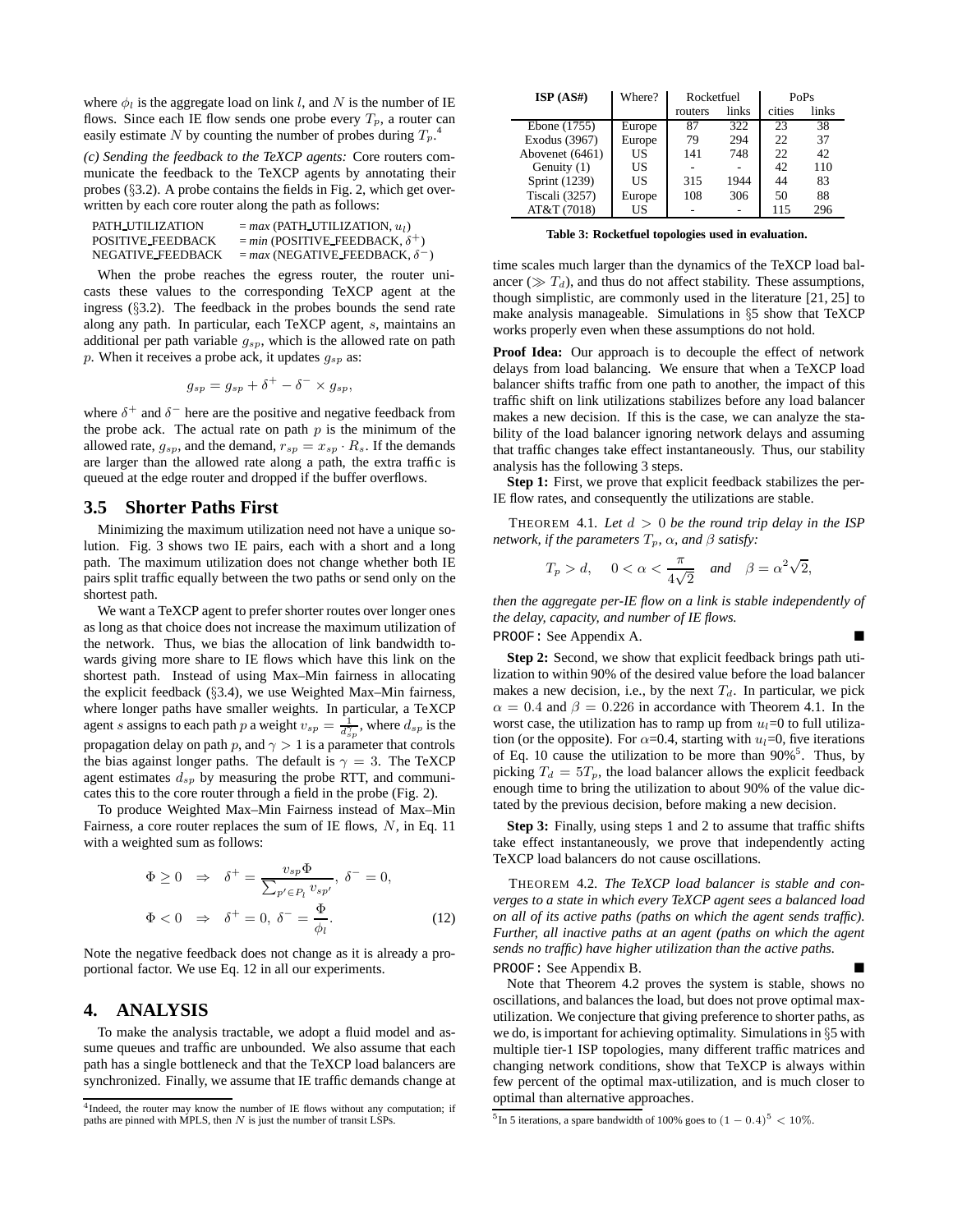| ISP(AS#)       | # of paths used |       |  |
|----------------|-----------------|-------|--|
|                | avg             | std   |  |
| Ebone(1755)    | 4.275           | 1.717 |  |
| Exodus(3967)   | 4.769           | 1.577 |  |
| Abovenet(6461) | 4.653           | 2.038 |  |
| Genuity(1)     | 4.076           | 1.806 |  |
| Sprint(1239)   | 4.175           | 1.935 |  |
| Tiscali(3257)  | 4.525           | 1.980 |  |
| AT&T(7018)     | 3.976           | 1.785 |  |

**Table 4: Though a TeXCP agent is configured with a maximum of**  $K = 10$  paths, it achieves near**optimal max-utilization using many fewer paths.**

| <b>Technique</b>                         | <b>Description</b>                             | Distributed?                   | <b>Reacts to changes</b><br>in traffic? | fail-<br><b>Robust</b><br>to<br>ures?     |
|------------------------------------------|------------------------------------------------|--------------------------------|-----------------------------------------|-------------------------------------------|
| Oracle                                   | LP based on multi-<br>commodity                | N <sub>0</sub>                 | N <sub>0</sub>                          | N <sub>0</sub>                            |
| <b>TeXCP</b>                             | in $\S 3.3$ and $\S 3.4$                       | Yes                            | Yes                                     | Yes                                       |
| $\overline{\textbf{OSPF-TE}_{Base}}$     | Optimal Link weights<br>for a TM $[15]$        | N <sub>0</sub>                 | No                                      | No                                        |
| $\overline{\text{OSPF-TE}_{Fairures}}$   | Opt. weights for few<br>critical failures [16] | N <sub>0</sub>                 | N <sub>0</sub>                          | Limited number of<br>anticipated failures |
| $\overline{\textbf{OSPF-TE}_{Multi-TM}}$ | weights over<br>Opt.<br>multiple TMs [15]      | N <sub>0</sub>                 | Optimizes<br>over<br>multiple demands   | N <sub>0</sub>                            |
| <b>MATE</b>                              | in $[12]$                                      | Sim. needs global<br>knowledge | Yes                                     | Yes                                       |
| <b>InvCap</b>                            | <b>Common Practice</b>                         |                                | No                                      | N <sub>0</sub>                            |

**Table 5: Various load balancing techniques.**

#### **5. PERFORMANCE**

We evaluate TeXCP and compare it with prior work.

#### **5.1 Topologies & Traffic Demands**

ISPs regard their topologies and traffic demands as proprietary information. Thus, similar to prior work [6, 29], we use the Rocketfuel topologies in Table 3. To obtain approximate PoP to PoP topologies, we collapse the topologies so that "nodes" correspond to "cities". Rocketfuel does not provide link capacities; so we assign capacities to links as follows. There is a marked knee in the degree distribution of cities–i.e., cities are either highly connected (high-degree) or not. The high degree cities are probably Level-1 PoPs [20], with the rest being smaller PoPs. We assume that links connecting Level-1 PoPs have high capacity (10Gb/s) and that the others have smaller capacity (2.5Gb/s). This is in line with recent ISP case studies [1, 20].

Similarly to [6], we use the gravity model to compute estimated traffic matrices. This approach assumes that the incoming traffic at a PoP is proportional to the combined capacity of its outgoing links. Then it applies the gravity model [33] to extrapolate a complete TM. The TMs used in our experiments lead to max. utilizations in the range 25-75%. For lack of space, we omit similar results for bimodal TMs [6] and topologies generated using GT-ITM [19].

#### **5.2 Metric**

As in [6], we compare the performance of various load balancing techniques with respect to a particular topology and traffic matrix (TM) using the ratio of the max-utilization under the studied technique to the max-utilization obtained by an oracle, i.e.:

$$
Metric = \frac{\text{max-utilization }_{\text{Tech.}}}{\text{max-utilization }_{\text{Oracle}}}.
$$

#### **5.3 Simulated TE Techniques**

We compare the following techniques (see Table 5):

**(a) Oracle:** As the base case for all our comparisons, we use Matlab's linprog solver to compute the optimal link utilization for any topology and traffic matrix. This is the standard off-line centralized oracle which uses instantaneous traffic demands and solves the multi-commodity flow optimization problem [26].

**(b) TeXCP:** We have implemented TeXCP in ns2 [27]. The implementation uses Eqs. 5,12. The TeXCP probe timer is set to  $T_p = 0.1$ s, and thus  $T_d = 0.5$ s. TeXCP uses the constants  $\alpha = 0.4$ and  $\beta = 0.225$  as per Theorem 4.1. The processing time of a probe at a core router is uniformly distributed in [0,2]ms, consistent with Internet measurements of the delay jitter for packets processed on the slow path [18]. Packet size is 1KB, and buffers store up to 0.1s.



Ebone Exodus Abovenet Genuity Sprint Tiscali AT&T **Figure 4: When traffic matches TM, TeXCP results in a max-utilization within a few percent of the optimal, and much closer to optimal than OSPF-TE or InvCap. Figure shows both average (thick bars) and maximum (thin bars) taken over 40 TMs.**

**(c) OSPF-TE:** We implemented 3 versions of the OSPF weight optimizer. The first, which we call  $OSPF-TE_{Base}$ , is from [15]. Given a traffic matrix, it searches for link weights that result in low max-utilization.<sup>6</sup> The second, **OSPF-TE**<sub>Failures</sub>, computes link weights that result in low max-utilization even when few critical failures happen [16]. The third, **OSPF-TE** $_{Multi-TM}$ , simultaneously optimizes weights for multiple traffic matrices. Our implementation gives results consistent with those in [15, 16].

**(d) MATE:** We compare the performance of TeXCP with MATE, a prior online TE protocol [12]. MATE's simulation code is proprietary. Therefore, we compare TeXCP against MATE's published results [12], after consulting with the authors to ensure that the simulation environments are identical.

**(e) InvCap:** A common practice sets a link weight to the inverse of its capacity and runs OSPF [11].

#### **5.4 Comparison With the OSPF Optimizer**

We would like to understand the performance gap between online and offline traffic engineering. No prior work provides a quantitative comparison of these two approaches. Hence, in this section, we compare TeXCP with the OSPF weight optimizer (OSPF-TE), one of the more sophisticated and highly studied offline TE techniques [15, 16]. Given a topology and a traffic matrix, OSPF-TE computes a set of link weights, which when used in the OSPF intra-domain routing protocol produce a routing with low maxutilization. We also compare against InvCap, a common practice that sets link weights to the inverse of link capacity.

**(a) Static Traffic:** First, we investigate the simplest case in which IE traffic demands are static, i.e., the actual realtime traffic completely matches the long term demands in the TM.

 ${}^{6}$ It minimizes the total cost in the network; where cost is assigned to each link based on a piece-wise linear function of the link utilization [15].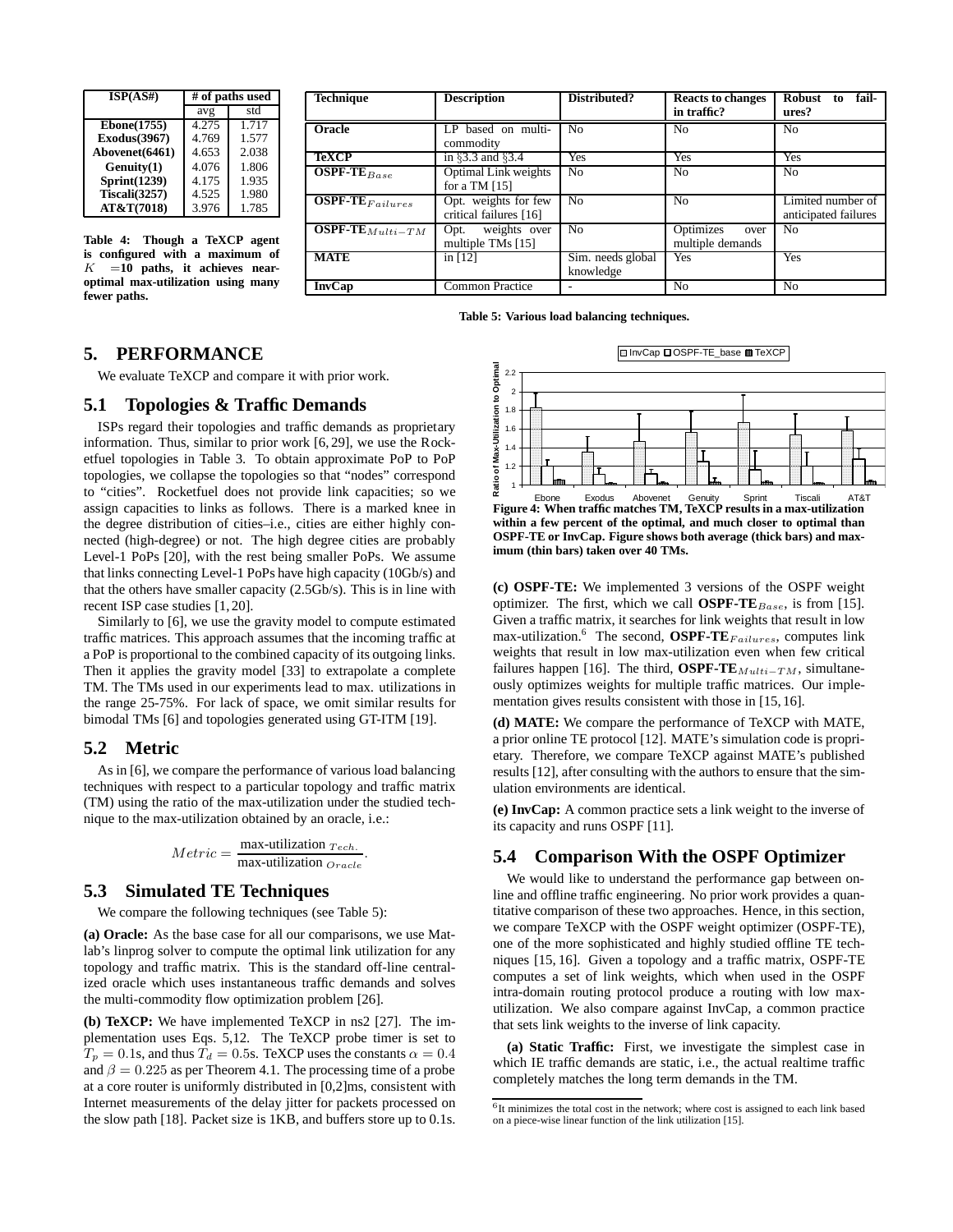

Margin **Figure 5: When traffic deviates from TM by a margin, TeXCP stays** within a few percent of the optimal max-utilization;  $\mathbf{OSPF-TE}_{Base}$  and **OSPF-TE**<sub>Multi−TM</sub> lead to much larger max-utilization.



**Figure 6: Under failures, TeXCP's max-utilization is within a few per**cent of the optimal; InvCap, OSPF-TE<sub>Base</sub>, and OSPF-TE<sub>Failures</sub> **become highly suboptimal. Figure shows the** 90th **percentile (thick) and maximums (thin) taken over multiple TMs.**

Fig. 4 plots the ratio of the max-utilization under a particular technique to the optimal max-utilization for that topology and TM. The figure shows both the average taken over 40 different TMs and the maximum value. *The figure shows that using a TE technique such as OSPF-TE or TeXCP can substantially reduce the network utilization.* For example, for the AT&T network, using InvCap weights produces a network utilization that is on average 60% higher than the optimal. Using OSPF-TE produces an average network utilization that is 20% higher than the optimal, whereas with TeXCP the value is less than 5% higher than the optimal. These results have direct implications on the required link capacity–i.e., under static demands, a network that runs TeXCP can support the same required demands, under the same utilization, but with 55% less capacity than a network that uses InvCap weights and 15% less capacity than a network that uses OSPF-TE.

One might wonder why OSPF-TE does not achieve optimal maxutilization though the traffic demands are static. Indeed, finding optimal link weights that minimize the max-utilization is NP-hard. OSPF-TE uses a heuristic to search for a good weight setting [15], but is not guaranteed to find the optimal one. TeXCP stays within a few percent of the optimal max-utilization; the small deviations from optimal are likely due to the limited number of paths.

**(b) Deviation from Long Term Demands:** OSPF-TE does not rebalance the load when the realtime demands deviate from the long term averages provided in the TM. Theoretically, one can compute new weights using the new traffic demands, but in reality computing new weights takes time and accurately estimating changing traffic matrices is difficult [15]. More importantly, the new weights have to be pushed to the routers and the OSPF routing protocol has to rerun and converge to new routes. Rerunning OSPF with new weights may cause transient loops and substantial congestion [8] before routes converge, so ISPs avoid it if possible [20].

To cope with deviations from the TM, OSPF-TE uses a special tweak which we call OSPF-TE $_{Multi-TM}$ . This technique optimizes the link weights for multiple traffic matrices at once (e.g., the peak hour TM, the off-peak  $TM, \ldots$ ).

Fig. 5 compares the max-utilization under OSPF-TE $_{Base}$ , OSPF-TE $_{Multi-TM}$ , and TeXCP as the actual traffic demands deviate from the long term average demands expressed in the traffic matrix. The figure is for the AT&T topology. The x-axis is the deviation margin; e.g., a margin of 1.5 means that the actual demands are randomly chosen to be at most 50% away from the long term demands [6]. The graph shows the average and standard deviation, over 40 TMs with that margin. *The figure shows that as the actual traffic deviates from the traffic matrix (long term demands), the performance of OSFP-TE*<sub>Base</sub> *degrades substantially. This is expected as OSFP-TE is an offline protocol that cannot react to changing demands. In contrast, TeXCP reacts in realtime to the actual demands and its performance is always near optimal independent of the margin. OSPF-TE<sub>Multi−TM</sub> is only marginally better than OSPF-TE*<sub>Base</sub>.

**(c) Failures:** ISPs provision their network with enough capacity to support the demands if a failure occurs (i.e., max-utilization stays  $\ll 100\%$ ). We investigate the amount of over-provisioning required, under various TE techniques.

Although the OSPF intra-domain routing protocol will re-route around an unavailable link, it does not rebalance the load after a failure. Thus, after a failure, the max-utilization may become very suboptimal. OSPF-T $E_{F\alpha i lures}$  [16] addresses this issue by optimizing the weights over a set of critical single link failures, those that cause the largest increase in max-utilization upon failure.<sup>7</sup>

We compare the performance of TeXCP, OSPF-TE $_{F\ ailures}$ , and  $OSPF-TE_{Base}$ , under failures. Fig. 6 plots the ratio of the maxutilization under a particular TE technique to the optimal maxutilization, for single link failures. The figure plots the  $90th$  percentile and the maximum value taken over all possible single link failures in the given topology. *The figure shows that the 90th percentile of max-utilization under a single link failure is much higher with OSFP-TE than TeXCP.*<sup>8</sup> *These results have interesting implications for capacity provisioning. The figure reveals that for the same level of failure provisioning, an ISP that uses OSPF-TE needs to buy double or triple the capacity needed under TeXCP.* Simulations of multiple links failures (i.e., SRLG failures) show similar results, which we do not report for lack of space.

#### **In summary:**

- For the same traffic demands, a network that uses TeXCP can support the same utilization and failure resilience as a network that uses traditional offline TE, but with a half or a third the capacity. This creates a major cost reduction for the ISP.
- The max-utilization under TeXCP is always within a few percent of optimal, independent of failures or deviations from the TM. In comparison, InvCap results in an average max-utilization 60% higher than optimal in the base case, and twice as high under failures. OSPF-TE, achieves a max-utilization that is about 20% away from optimal in the base case, but is highly sensitive to failures and deviations from the TM, sometimes creating a utilization that is twice or thrice the optimal.

#### **5.5 Comparison With MATE**

We also compare TeXCP with MATE, a prior online TE proposal [12]. TeXCP borrows from MATE, and prior work on MPLS-TE [26, 39], the idea of building multiple ingress-to-egress tunnels and splitting traffic among them. TeXCP, however, differs from

 $7$ Optimizing over five most critical failures, as recommended by [16], takes about one hour on a 2GHz, 4GB RAM P4 machine.

<sup>8</sup>The averages over all link failures, represented by the lower end of the thin error bars, also show the same trends.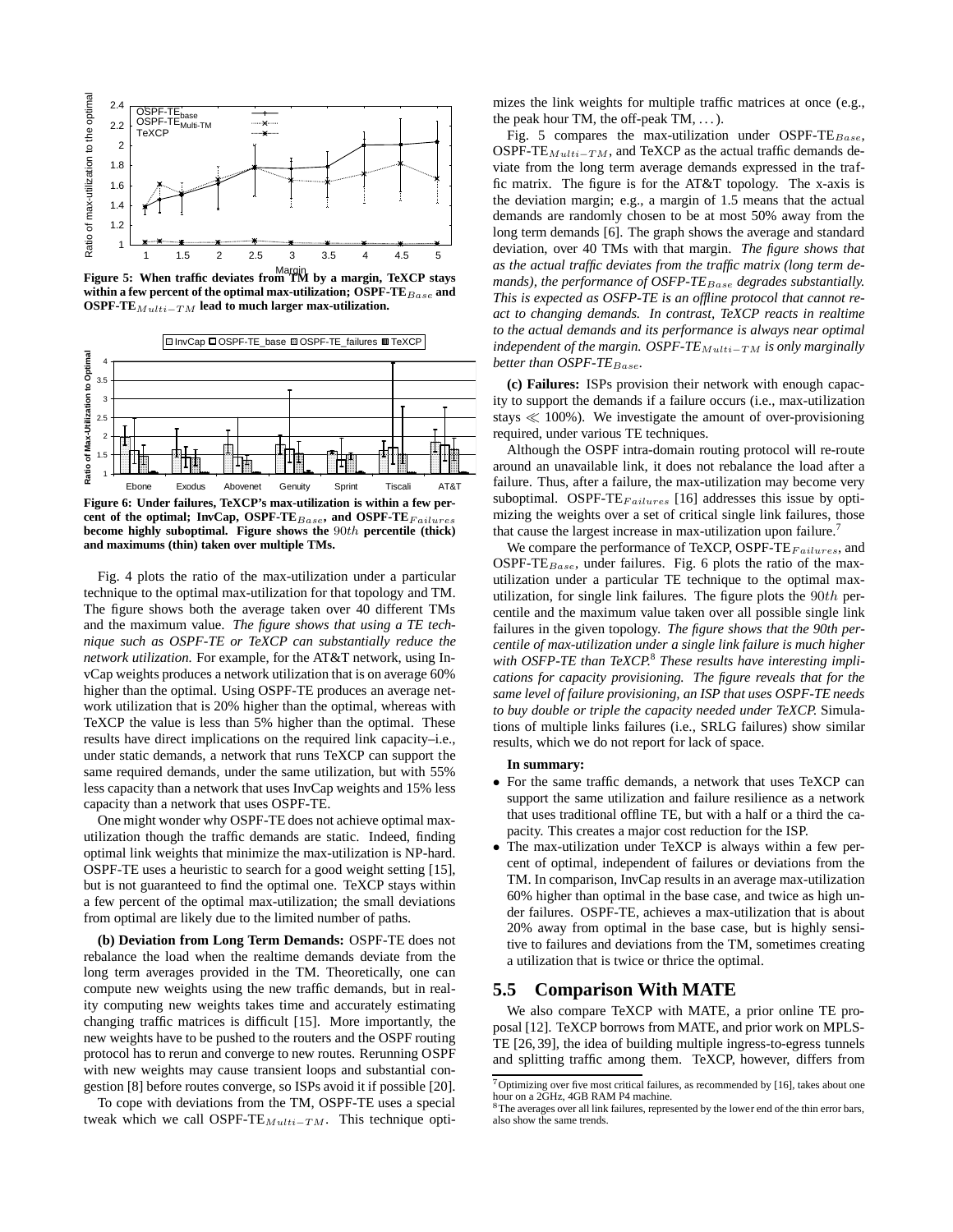

**Figure 7: Topology for comparing TeXCP against MATE.**



**Figure 8: Changes in cross traffic during the MATE simulation.**



**Figure 9: Comparison between the performance of TeXCP and MATE over the topology in Fig. 7 and for the cross traffic in Fig 8. TeXCP converges faster to the optimal balance and exhibits a smoother curve.**

MATE in a few important aspects. First, the TeXCP load balancer (Eq. 5) minimizes max-utilization while MATE minimizes the sum of the delays in the network. Unless the network is congested, the delay on a path is constant and equal to propagation delay. Second, TeXCP is fully distributed whereas MATE's simulations assume that ingress nodes have instantaneous knowledge of the whole network state. On the other hand, MATE does not need the core routers to report link utilization to ingresses.

We compare the performance of TeXCP with MATE. MATE's simulation code is proprietary. So, we compare TeXCP against MATE's published results [12], which we reproduce here for con-



**Figure 10: Changes in link utilization during TeXCP convergence for a representative sample of links in the Sprint topology. The individual link utilizations converge smoothly without oscillations.**



**Figure 11: The CDF of TeXCP convergence time for Sprint. TeXCP quickly converges to within 5% to 10% of the optimal.**

venience. We run TeXCP in the simulation environment reported in [12]. In particular, we use the same topology, simulate traffic demands similarly using Poisson sources, use the same cross-traffic, and split traffic using the hashing method described in [12]. The topology, shown in Fig. 7, consists of 3 ingress-egress pairs sharing 3 bottleneck links. Each bottleneck carries cross traffic uncontrolled by TeXCP. Fig. 8 shows changes in cross traffic during the simulation. All simulation parameters, such as capacities, delays, queue size, number of bins, etc. have been confirmed by one of the authors of MATE. *Our results, in Fig. 9, show that TeXCP is more effective at balancing the load than MATE and converges faster.*

#### **5.6 TeXCP Convergence Time**

As with any online protocol, an interesting question is how long it takes TeXCP to rebalance the load after a failure or a traffic disturbance. The convergence time depends on many factors such as the topology, the maximum number of paths per IE pair, how far the initial traffic splits are from the balanced ones, etc. Fig. 11 shows the CDF of the convergence time for the Sprint topology, where each IE pair is allowed a maximum of  $K = 10$  paths. Time is measured as the number of iterations–i.e., number of  $T_d$  intervals. Various samples are generated using 200 different TMs, starting at 20 different random initial traffic split ratios. *The figure shows that TeXCP takes only 10-15 iterations to converge to within 10% of the optimal max-utilization, and a few dozens of iterations to converge to 5% of the optimal.* Other topologies show similar trends.

Furthermore, TeXCP converges smoothly without oscillations as predicted by the analysis in §4. Fig. 10 shows the link utilizations for a representative subset of the links in the Sprint topology when an unforeseen event (link failure) happens. It shows that the individual link utilizations steadily converge without oscillations. TeXCP experiments in §5.4 for other topologies and traffic demands show similar trends.

Finally, unlike OSPF convergence which might cause transient loops, the convergence time of TeXCP only affects how far we are from optimal utilization; no loops occur during that interval.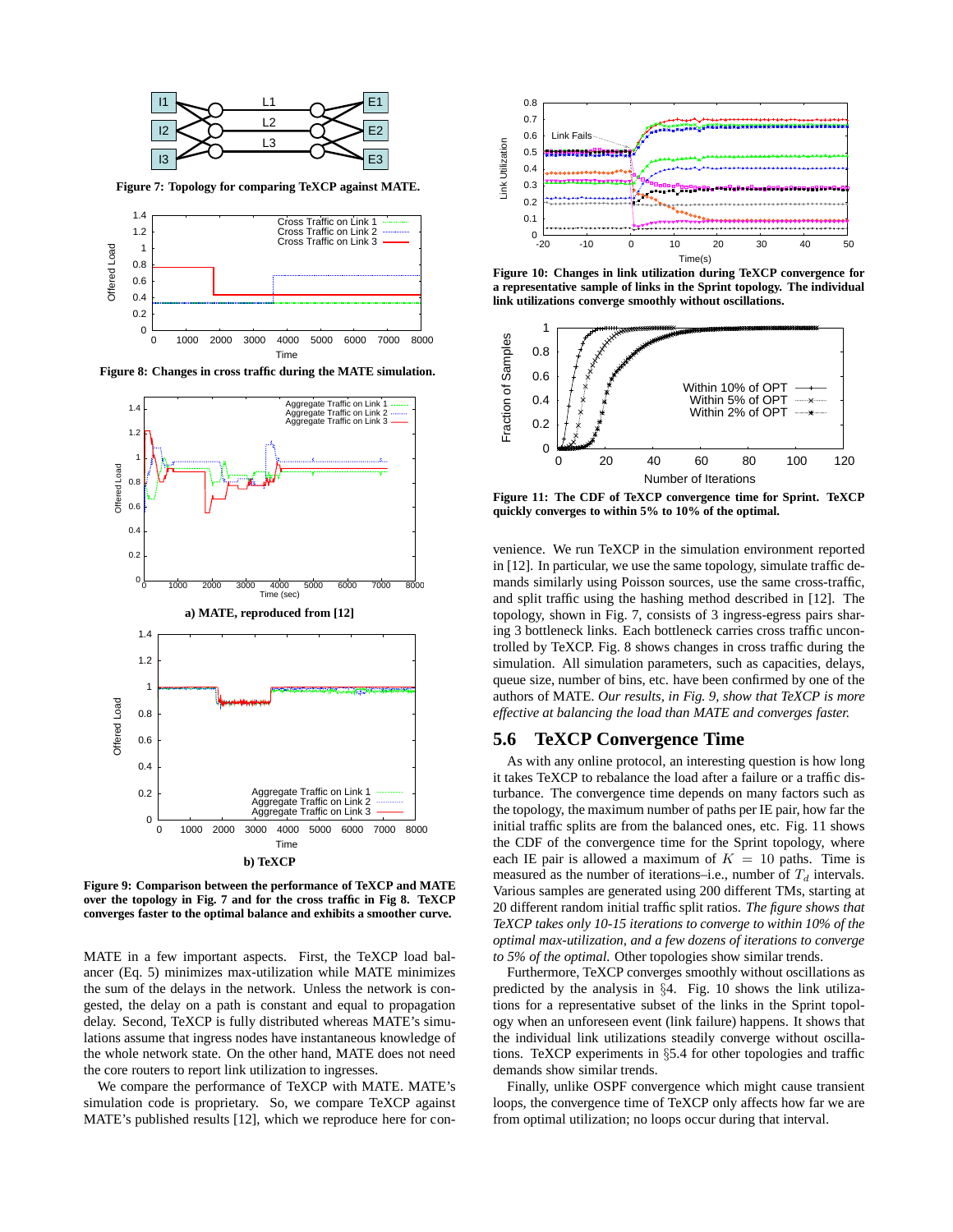

**Figure 12: As long as optimality is preserved, TeXCP stops using the longer paths and shifts all traffic to the shorter paths.**

#### **5.7 Number of Active Paths**

Although we configure each TeXCP agent with the 10 shortest paths, TeXCP does not use all of these paths. It automatically prunes paths that do not help in reducing max-utilization. Table 4 shows the average number of paths used by each IE pair for the simulations in §5.4. *In our simulations, on average, TeXCP uses only 4 of the 10 per-IE paths it is configured with.*

#### **5.8 Automatic Selection of Shorter Paths**

We show an example simulation of how TeXCP automatically prunes longer paths, if they do not reduce the max-utilization. We simulate TeXCP on the simple network in Fig. 3. We have two IE pairs (I1, E1) and (I2, E2), each with unit traffic demands. There are two TeXCP agents, one at each ingress. Each TeXCP has one short path and one long path. Clearly, the max-utilization is the same whether the agents send all of their traffic on shorter paths or split it evenly between the two paths. Fig. 12 shows the fraction of traffic each agent sends on the two paths. Despite being initialized to send equal traffic on the long and short paths, *both TeXCP agents quickly prune the longer paths, routing all traffic on to shorter paths.*

#### **6. IMPLEMENTATION & DEPLOYMENT**

This section examines practical considerations for an ISP to deploy TeXCP using current routers. For this section, we assume IE paths are pinned using MPLS Label Switched Paths (LSPs) [32].

**(a) Number of LSPs:** TeXCP creates K LSPs for each IE pair  $(K = 10$  in our experiments). It is common for large ISP backbones to have 200-300 egress points, resulting in 2K-3K LSP *heads* at an ingress router. This is somewhat higher than typically supported in today's backbone routers.<sup>9</sup> We observe, however, that ISPs have many fewer PoPs, 20-100 (Table 3). Since traffic on the ISP backbone essentially moves from one PoP to another, TeXCP tunnels need only be created between PoPs rather than between ingress-egress routers. This commonly used technique in MPLS networks [20] brings the number of LSP heads into line with current technology. We also note that a router can typically support an order of magnitude more *transit* MPLS LSPs than LSP *heads* because transit LSPs need smaller state and processing overhead.

**(b) Traffic splitting:** TeXCP requires edge routers to split traffic among the LSPs connecting an IE pair. Current ISP-class routers can split traffic to a destination between as many as 16 LSPs, at as fine a resolution as desired [28].

**(c) Utilization estimates:** TeXCP needs routers to estimate link utilization every  $T_p$  seconds. Current edge and core routers maintain counters of the amount of traffic (bytes and packets) sent on each interface. These counters can be read every  $T_p$  to get a utilization estimate.  $T_p$ =100ms allows counters enough time to stabilize.

**(d) Estimating feedback:** Estimating the feedback is as easy as

estimating the utilization. Eq. 11 shows that all IE flows have the same feedback, be it positive or negative. A router needs to compute this one value for each outgoing interface, once every  $T_p$ . Also, the core router can offload the computation entirely, by pushing the variables  $(S, Q, N, \phi_l)$  to the edges.

**(e) Communication from core to edge routers:** On the first cut, each TeXCP agent sends one  $probe/T_p$  down all its LSPs. For small networks  $n \in [30, 100]$  and low probe rates  $T_p \in [0.5, 1]$ s, this results in a core router processing  $1.2 - 8K$  probes/sec/interface, and may be feasible. For larger networks, this is just too many.

Instead, for large networks we suggest a cleaner approach. Each core router generates one *report* packet/ $T_p$ , for each outgoing interface, which contains the link utilization and the feedback. Recall from Eq. 11, that all IE flows traversing the link receive the same feedback. Thus, unicasting the report packet to every edge router is equivalent to updating probes of every LSP. Note, a core router only generates n reports/ $T_p$ , where n is the number of edge routers, for each outgoing interface. As in  $\S6(a)$ , we note that using PoP to PoP LSPs substantially reduces the amount of traffic. Also note that the edge routers need to do a little more work to consolidate per-link reports into per-LSP state, but that seems a good tradeoff.

**(f) Router Modification:** TeXCP needs one new functionality; the load balancer (Eq. 5), which is easily built in software in existing edge routers. All other functionality either already exists in current routers or is very similar to existing functionality.

## **7. RELATED WORK**

Several offline TE methods, like the OSPF weight optimizer [15, 16] and the multi-commodity flow formulation [26] were described in §5. Here we mention other relevant efforts.

**Optimal Routing:** Gallager's seminal work on minimum delay routing [17] began the field of optimal and constraint-based routing [4, 9, 10, 12, 26, 38, 41]. This work studies routing as an optimization problem and usually relies on centralized solutions, global knowledge of the network state, or synchronized nodes.

**Offline Oblivious Optimizers:** Instead of estimating traffic matrices accurately [13], the MPLS Oblivious optimizer [6] finds a routing that balances load independent of the traffic matrix, i.e. minimizes the worst case across all possible traffic matrices. Similarly, two new schemes [24,42] balance load in a traffic-insensitive manner by re-routing traffic through pre-determined intermediate nodes; an idea used in processor interconnection networks.

**Online Load Balancers:** There are relatively few proposals for realtime adaptive multipath routing. We describe MATE [12] and compare it with TeXCP in §5.5. OSPF-OMP [40], an Internet draft, describes another technique that floods the realtime link load information and adaptively routes traffic across multiple paths.

## **8. FURTHER DISCUSSION**

**Q:** Online multipath routing may reorder TCP packets hurting TCP

<sup>&</sup>lt;sup>9</sup>Official numbers of supported tunnels are hard to find in vendors' public documentation and tend to increase over time. One Cisco router used in ISP networks supports at least 600 tunnel heads at the time of writing.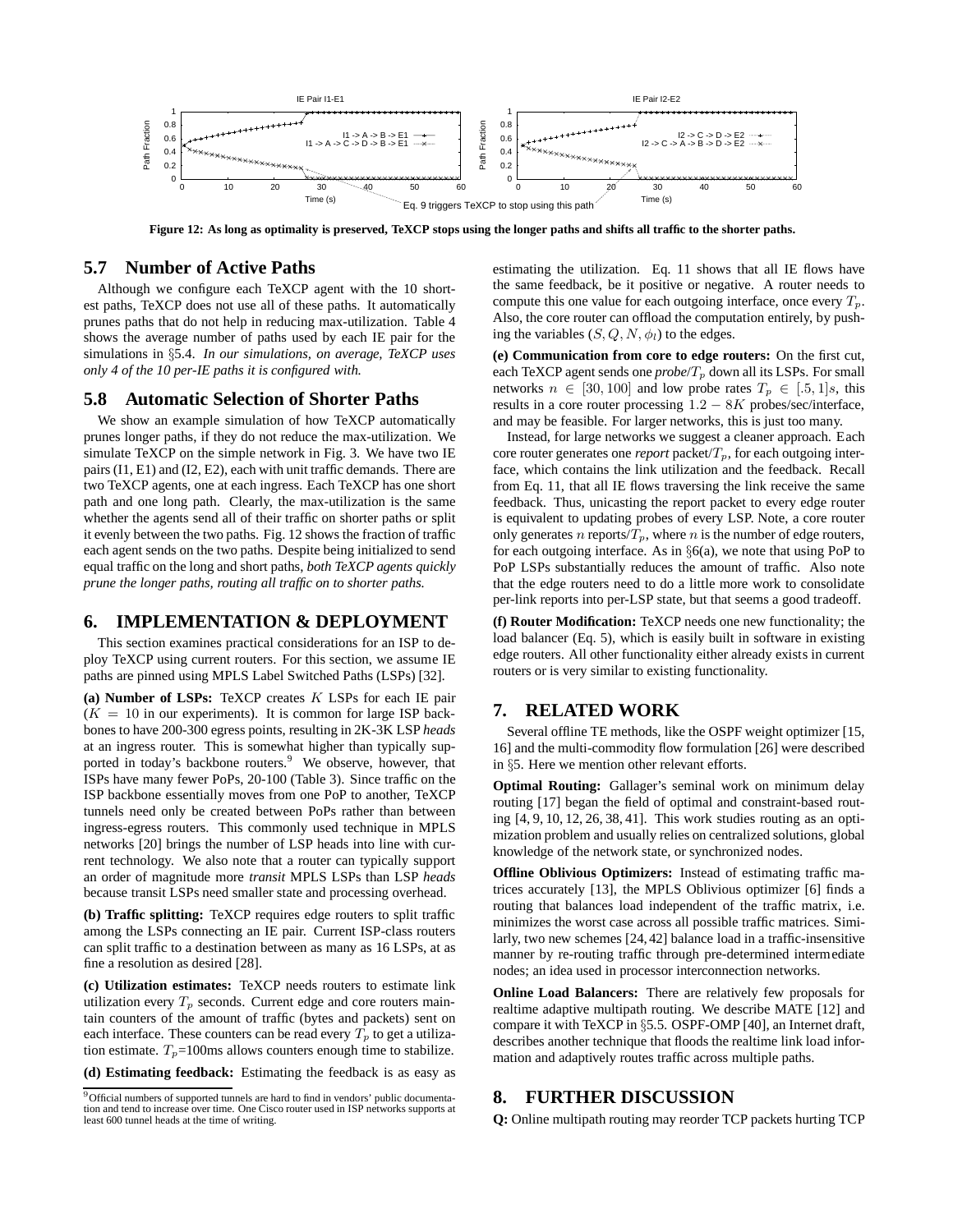congestion control. How does TeXCP deal with that?

**A:** Yes and the easy answer is either keep per-flow state at the edge routers or hash TCP flows into many buckets and assign buckets to the various paths. Neither of these methods is very satisfying. A clean and complete online TE solution has to solve two problems. The first is the intrinsic problem of being responsive yet stable, which we address in this paper. The second is to dynamically split flows without reordering TCP packets, which we address in our Flare paper [35]. We show that splitting TCP flows at the granularity of flowlets–bursts of packets within a TCP flow–balances load accurately without reordering packets and without per-flow state.

**Q:** Your comparison with OSPF-TE does not agree with previous studies. Can you explain, please? **A:** Actually it does. Papers [14–16] report max-utilization under OSPF-TE and the optimal (e.g.,  $u_{OSPF-TE} = 0.59$  and  $u_{OPT} = 0.48$ ), whereas this paper reports the max-utilization under the studied scheme relative to the optimal. When expressed using the same metric, the results in [14–16] are consistent with ours. The metric we picked, i.e., comparing schemes in terms of their performance relative to the best solution, is a standard metric for comparative analysis widelyused both in the field of traffic engineering [5, 6] and elsewhere.

**Q:** Your scheme minimizes the max-utilization, but I am worried that TeXCP will end up sending traffic on very long paths. Don't you think this is an issue?

**A:** Minimizing the maximum utilization in the network is a widelyused TE metric in research and practice [5, 6, 26]. It removes hotspots and reduces congestion risks by spreading the load over available paths. Also, it allows a network to support greater demands. Of course, minimizing max-utilization may sometimes increase the delay. Unlike contemporary TE [6, 15], TeXCP allows an ISP to bound this increase in delay. When the ISP configures the Boston-LA TeXCP agent with some paths, it is declaring that all of these paths have acceptable delays. Clearly the ISP should not pick a path that goes to LA via Europe; and it should not need to, given the diversity in ISP topologies [37]. Using the Rocketfuel delay estimates, we have computed the average delay difference between the TeXCP paths and the shortest path weighted by the fraction of traffic on each path. For the experiments in §5.4, this number is [3.2, 10.6] ms. Also, we re-ran the experiments in Fig. 4 by restricting TeXCP to paths that are less than 20ms longer than the shortest. In these runs, the weighted average delay difference goes down to [1.2, 2.7] ms. The max-utilization stays similar to Fig. 4, except for the AT&T topology where it increases by a few percent. **Q:** What happens if every ISP uses TeXCP?

**A:** Nothing bad. The same traffic volume still enters and exits an ISP at the same points. TeXCP only balances traffic *within* an ISP and has no globally-visible changes.

**Q:** Links within an AS go down all the time. Are 10 paths per IE enough for failure recovery?

**A:** TeXCP does not replace failure discovery and link restoration techniques, such as SONET rings, DWDM optical protection and MPLS fast-reroute [20]. Actually, it complements these techniques: it rebalances the load after link restoration and helps in recovering from unanticipated or combination failures for which the domain doesn't have a pre-computed backup path. For example, about half the ISPs run MPLS in their core. When a link fails, MPLS fast-reroute quickly patches the failed MPLS tunnel with an alternative segment, shifting the traffic to different physical links. This may unbalance the traffic and create hot spots. TeXCP rebalances the traffic allowing the recovery process to go smoothly.

# **9. CONCLUDING REMARKS**

This paper advocates online traffic engineering, which dynamically adapts the routing when traffic changes or links fail, rather than optimizing the routing for long term average demands and a pre-selected set of failures. We present TeXCP, an online distributed TE protocol, show it is stable and that it balances the load and keeps network utilization within a few percent of the optimal value. We also show that TeXCP outperforms traditional offline TE, particularly when the realtime demands deviate from the traffic matrix or unanticipated failures happen.

Although we focus on traffic engineering, our work is part of a general trend away from traditional single-path congestioninsensitive Internet routing towards adaptive routing. This includes overlays [31], adaptive multi-homing [2], and traffic engineering. Recent studies show that overlay routing increases traffic variability making it much harder to estimate the TM needed for offline TE optimization [22, 29]. In that sense, our work complements recent work on overlay routing because online TE does not need to estimate TMs. Ideally, one would like online TE to balance the load within ISP networks, exploiting intra-AS path diversity [37] to avoid intra-AS bottlenecks (which, according to [3], account for 40% of the bottlenecks). Overlays, on the other hand, can adapt end-to-end routes to avoid congested peering links. Careful design, however, is needed to achieve this ideal situation, because overlay adaptations and online TE can easily destabilize each other. Our future work focuses on how to make these two adaptive systems work harmoniously to deliver the best routing to the end user.

#### **10. ACKNOWLEDGMENTS**

We thank Asfandyar Qureshi and Shan Sinha for contributing to an early version of TeXCP. We also acknowledge the support of Cisco Systems and the National Science Foundation under NSF Career Award CNS-0448287. The opinions and findings in this paper are those of the authors and do not necessarily reflect the views of the National Science Foundation or Cisco Systems.

#### **11. REFERENCES**

- [1] Abilene. http://abilene.internet2.edu.
- [2] A. Akella, B. Maggs, S. Seshan, A. Shaikh, , and R. Sitaraman. A Measurement-Based Analysis of Multihoming. In *SIGCOMM*, 2003.
- A. Akella, S. Seshan, , and A. Shaikh. An Empirical Evaluation of Wide-Area Internet Bottlenecks. In *IMC*, 2003.
- [4] E. J. Anderson and T. E. Anderson. On the Stability of Adaptive Routing in the Presence of Congestion Control. In *INFOCOM*, 2003.
- [5] D. Applegate, L. Breslau, and E. Cohen. Coping with Network Failures: Routing Strategies for Optimal Demand Oblivious Restoration. In *SIGMETRICS*, 2004.
- [6] D. Applegate and E. Cohen. Making Intra-Domain Routing Robust to Changing and Uncertain Traffic Demands. In *SIGCOMM*, 2003.
- [7] D. Awduche et al. RSVP-TE: Extensions to RSVP for LSP Tunnels, 2001. IETF RFC 3209.
- [8] A. Basu and J. G. Reicke. Stability Issues in OSPF Routing. In *SIGCOMM*, 2001.
- [9] D. Bertsekas and R. Gallager. *Data Networks*. Englewood Cliffs, 1992.
- [10] J. E. Burns, T. J. Ott, A. E. Krzesinski, and K. E. Muller. Path Selection and Bandwidth Allocation in MPLS Networks. *Perform. Eval*, 2003.
- [11] Cisco. Configuring OSPF.
- http://www.cisco.com/univercd/cc/td/doc/product/software/ios122/. [12] A. Elwalid, C. Jin, S. H. Low, and I. Widjaja. MATE: MPLS
- Adaptive Traffic Engineering. In *INFOCOM*, 2001. [13] A. Feldmann et al. Deriving Traffic Demands from Operational IP
- Networks: Methodology and Experience. *IEEE/ACM ToN*, 2001. [14] B. Fortz and M. Thorup. Internet Traffic Engineering by Optimizing
- OSPF Weights in a Changing World. In *INFOCOM*, 2000.
- [15] B. Fortz and M. Thorup. Optimizing OSPF Weights in a Changing World. In *IEEE JSAC*, 2002.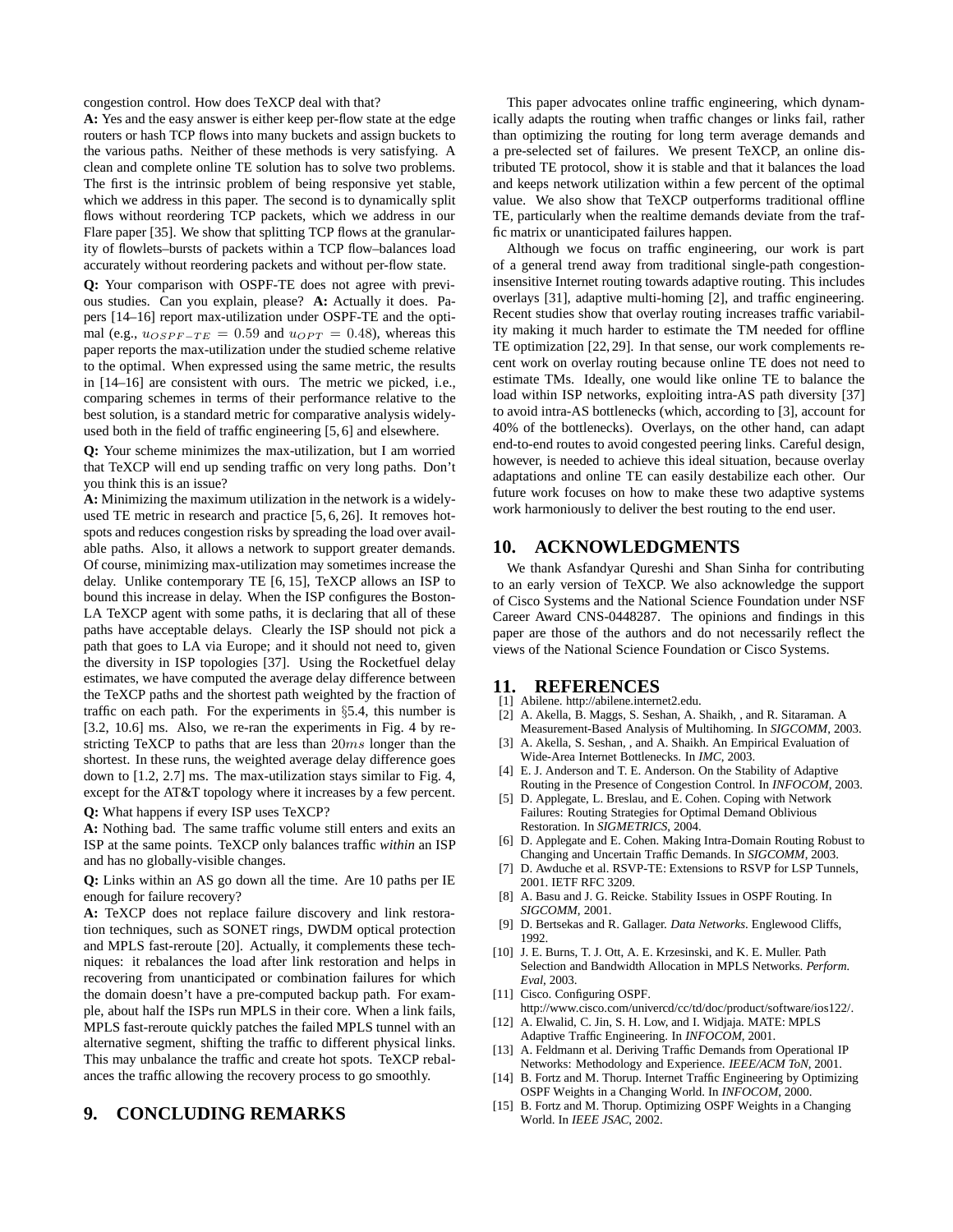- [16] B. Fortz and M. Thorup. Robust Optimization of OSPF/IS-IS Weights. In *INOC*, 2003.
- [17] R. Gallager. A Minimum Delay Routing Algorithm using Distributed Computation. *IEEE Transactions on Computers*, 1977.
- [18] R. Govindan and V. Paxson. Estimating Router ICMP Generation Times. In *PAM*, Munich, 2002.
- [19] GT-ITM: Georgia Tech. Internetwork Topology Models.
- [20] J. Guichard, F. le Faucheur, and J. P. Vasseur. *Definitive MPLS Network Designs*. Cisco Press, 2005.
- [21] D. Katabi, M. Handley, and C. Rohrs. Internet Congestion Control for High Bandwidth-Delay Product Networks. In *SIGCOMM*, 2002.
- [22] R. Keralapura, N. Taft, C.-N. Chuah, and G. Iannaccone. Can ISPs take the Heat from Overlay Networks? In *HOTNETS*, 2004.
- [23] A. Khanna and J. Zinky. The Revised ARPANET Routing Metric. In *SIGCOMM*, 1989.
- [24] M. Kodialam, T. V. Lakshman, and S. Sengupta. Efficient and Robust Routing of Highly Variable Traffic. In *HOTNETS*, 2004.
- [25] S. Kunniyur and R. Srikant. Analysis and Design of an Adaptive Virtual Queue. In *SIGCOMM*, 2001.
- [26] D. Mitra and K. G. Ramakrishna. A Case Study of Multiservice Multipriority Traffic Engineering Design. In *GLOBECOM*, 1999.
- [27] The Network Simulator. http://www.isi.edu/nsnam/ns/.
- [28] E. Osborne and A. Simha. *Traffic Engineering with MPLS*. Cisco Press, 2002.
- [29] L. Qiu, Y. R. Yang, Y. Zhang, and S. Shenker. On Selfish Routing in Internet-Like Environments. In *SIGCOMM*, 2003.
- [30] Rocketfuel. www.cs.washington.edu/research/networking/rocketfuel.
- [31] Resilient Overlay Network. htpp://nms.lcs.mit.edu/ron.
- [32] E. Rosen, A. Viswanathan, and R. Callon. Multi-protocol Label Switching Architecture. RFC 3031.
- [33] M. Roughan et al. Experience in Measuring Backbone Traffic Variability: Models, Metrics, Measurements and Meaning. In *ACM IMW*, 2002.
- [34] A. Shaikh, J. Rexford, and K. Shin. Load-Sensitive Routing of Long-lived IP Flows. In *SIGCOMM*, 1999.
- [35] S. Sinha, S. Kandula, and D. Katabi. Harnessing TCPs Burstiness using Flowlet Switching. In *HOTNETS*, 2004.
- [36] S. Skogestad and I. Postlethwaite. *Multivariable Feedback Control: Analysis and Design*. John Wiley & Sons, 1996.
- [37] R. Teixeira, K. Marzullo, S. Savage, and G. Voelker. In Search of Path Diversity in ISP Networks. In *IMC*, 2003.
- [38] J. Tsitsiklis and D. Bertsekas. Distributed Asynchronous Optimal Routing in Data Networks. *IEEE Trans. on Automatic Control*, 1986.
- [39] C. Villamazir. Mpls optimized multipath (mpls-omp), 1999.
- [40] C. Villamazir. Ospf optimized multipath (ospf-omp), 1999.
- [41] S. Vutukury and J. J. Garcia-Luna-Aceves. A Simple Approximation to Minimum-Delay Routing. In *SIGCOMM*, 1999.
- [42] R. Zhang-Shen and N. McKeown. Designing a Predictable Internet Backbone Network. In *HOTNETS*, 2004.

## **APPENDIX**

## **A. PROOF OF THEOREM 4.1**

This proof is similar to that in [21], and we claim no credit for it. **Model & Assumptions:** We assume a fluid model of traffic, a single bottleneck along each path, the RTT is a constant  $d$ , and the IE flows have infinite demands. We also ignore boundary conditions.

Consider a bottleneck of capacity c traversed by N IE flows. Let  $r_i(t)$ be the sending rate of IE flow  $i$  at time  $t$ . The aggregate traffic rate on the link is  $\phi(t) = \sum r_i(t)$ . The router sends some aggregate feedback every  $T_p$ . The feedback reaches the TeXCP agents after a round trip time, d. Assuming the IE flows have enough demands, the change in their aggregate rate per second is equal to the feedback divided by  $T_p$ .

$$
\frac{d\phi(t)}{dt} = \sum \frac{dr_i(t)}{dt} = \frac{1}{T_p} \left( -\alpha \cdot (\phi(t-d) - c) - \beta \cdot \frac{q(t-d)}{T_p} \right).
$$

The whole system can be expressed using the following delay differential equations.

$$
\dot{q}(t) = \phi(t) - c \tag{13}
$$

$$
\dot{\phi}(t) = -\frac{\alpha}{T_p}(\phi(t-d) - c) - \frac{\beta}{T_p^2}q(t-d)
$$
\n(14)



**Figure 13: The feedback loop and the Bode plot of its open loop transfer function.**



**Figure 14: The Nyquist plot of the open-loop transfer function with a very small delay.**

**Proof Idea:** This is a linear feedback system with delay. The stability of such systems may be studied by plotting their open-loop transfer function in a Nyquist plot. We prove that the system satisfies the Nyquist stability criterion. Further, the gain margin is greater than one and the phase margin is positive independently of delay, capacity, and number of IE flows.<sup>10</sup>

PROOF. Let us change variable to  $x(t) = \phi(t) - c$ .

$$
\dot{x}(t) = -K_1 x(t - d) - K_2 q(t - d)
$$

$$
K_1 = \frac{\alpha}{T_p} \quad \text{and} \quad K_2 = \frac{\beta}{T_p^2},
$$

 $\dot{q}(t) = x(t)$ 

The system can be expressed using a delayed feedback (see Figure 13). The open loop transfer function is:

$$
G(s) = \frac{K_1 \cdot s + K_2}{s^2} e^{-ds}
$$

For very small  $d > 0$ , the closed-loop system is stable. The shape of its Nyquist plot, which is given in Figure 14, does not encircle  $-1$ .

Next, we prove that the phase margin remains positive independent of the delay. The magnitude and angle of the open-loop transfer function are:

$$
|G| = \frac{\sqrt{K_1^2 \cdot w^2 + K_2^2}}{w^2},
$$
  

$$
\angle G = -\pi + \arctan \frac{wK_1}{K_2} - w \cdot d.
$$

The break frequency of the zero occurs at  $w_z = \frac{K_2}{K_1}$ .

To simplify the system, we choose  $\alpha$  and  $\beta$  such that the break frequency of the zero  $w_z$  is the same as the crossover frequency  $w_c$  (frequency for which  $|G(w_c)| = 1$ ). Substituting  $w_c = w_z = \frac{K_2}{K_1}$  in  $|G(w_c)| = 1$  leads to  $\beta = \alpha^2 \sqrt{2}$ .

To maintain stability for any delay, we need to make sure that the phase margin is independent of delay and always remains positive. This means that we need  $\angle G(w_c) = -\pi + \frac{\pi}{4} - \frac{\beta}{\alpha} \frac{d}{T_p} > -\pi$ . Since  $T_p > d$  by design, we need  $\frac{\beta}{\alpha} < \frac{\pi}{4}$ . Substituting  $\beta$  from the previous paragraph, we find that we need  $0 < \alpha < \frac{\pi}{4\sqrt{2}}$ . In this case, the gain margin is larger than one and the phase margin is always positive (see the Bode plot in Figure 13). This is true for any constant delay, capacity, and number of IE flows.  $\Box$ 

#### **B. PROOF OF THEOREM 4.2**

**Preliminaries:** Before delving into the proof, we manipulate the TeXCP equations to obtain an expression of the change in link utilization. The

<sup>&</sup>lt;sup>10</sup>The gain margin is the magnitude of the transfer function at the frequency  $-\pi$ . The phase margin is the frequency at which the magnitude of the transfer function becomes 1. They are used to prove robust stability.